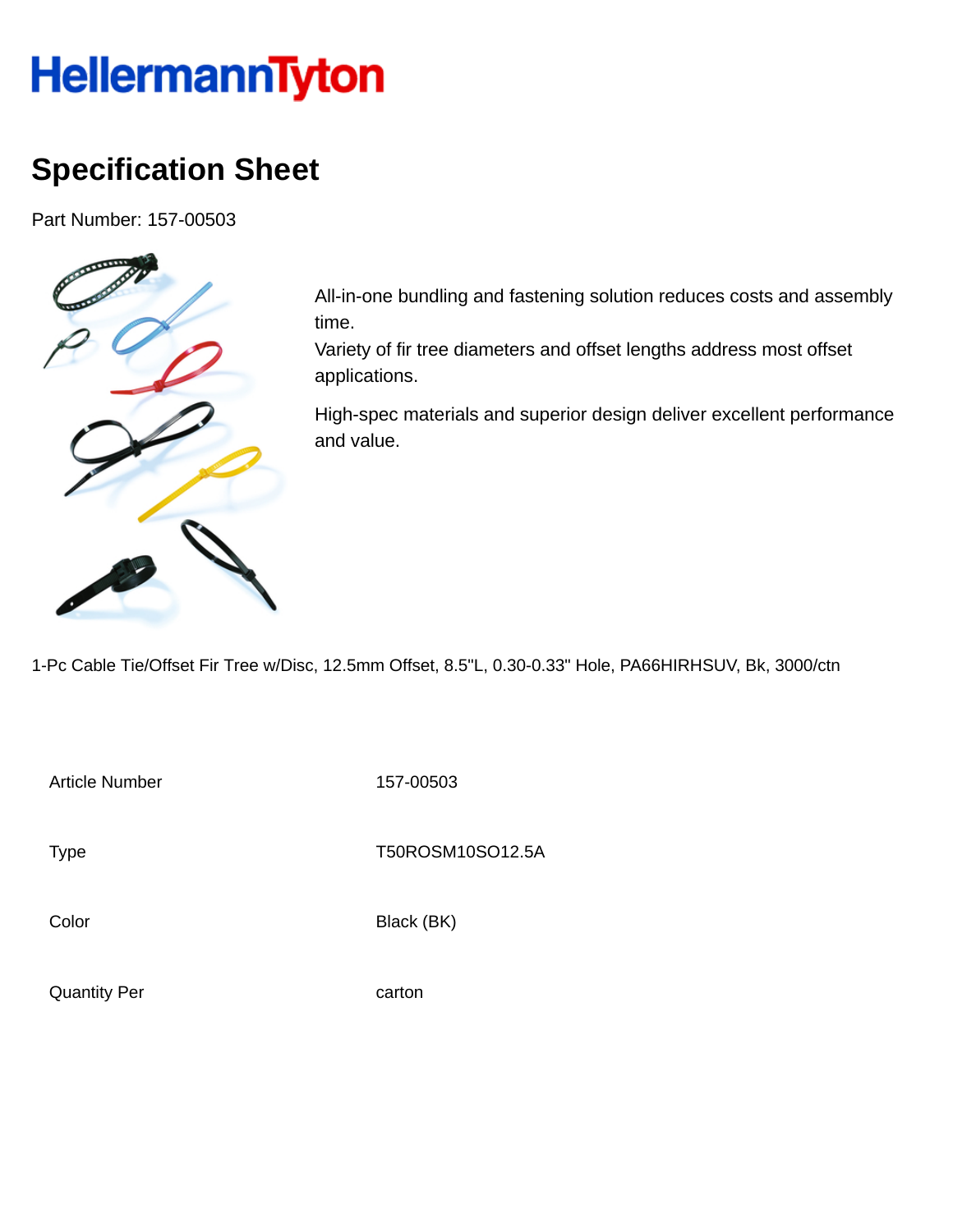| <b>Product Description</b>           | Offset cable ties route and position bundles away from a mounting<br>hole. Rigid offset bar eliminates potential bending of wire or cables<br>once installed. Multiple offset distances and fir tree sizes cover the<br>majority of industry offset applications. The tie strap's outside<br>serration design provides a smooth surface to protect soft bundles.<br>HellermannTyton's one-piece mounting ties offer a complete solution<br>by both bundling and mounting. Their ideal combination of<br>high-specification materials and superior design suit the needs of<br>complex applications. |
|--------------------------------------|-----------------------------------------------------------------------------------------------------------------------------------------------------------------------------------------------------------------------------------------------------------------------------------------------------------------------------------------------------------------------------------------------------------------------------------------------------------------------------------------------------------------------------------------------------------------------------------------------------|
| <b>Short Description</b>             | 1-Pc Cable Tie/Offset Fir Tree w/Disc, 12.5mm Offset, 8.5"L,<br>0.30-0.33" Hole, PA66HIRHSUV, Bk, 3000/ctn                                                                                                                                                                                                                                                                                                                                                                                                                                                                                          |
| <b>Global Part Name</b>              | T50ROSM10SO12.5A-PA66HIRHSUV-BK                                                                                                                                                                                                                                                                                                                                                                                                                                                                                                                                                                     |
|                                      |                                                                                                                                                                                                                                                                                                                                                                                                                                                                                                                                                                                                     |
| Minimum Tensile Strength (Imperial)  | 50.0                                                                                                                                                                                                                                                                                                                                                                                                                                                                                                                                                                                                |
| Minimum Tensile Strength (Metric)    | 225.0                                                                                                                                                                                                                                                                                                                                                                                                                                                                                                                                                                                               |
| Length L (Imperial)                  | 8.52                                                                                                                                                                                                                                                                                                                                                                                                                                                                                                                                                                                                |
| Length L (Metric)                    | 216.5                                                                                                                                                                                                                                                                                                                                                                                                                                                                                                                                                                                               |
| Offset Length (Imperial)             | 0.49                                                                                                                                                                                                                                                                                                                                                                                                                                                                                                                                                                                                |
| <b>Offset Length (Metric)</b>        | 12.5                                                                                                                                                                                                                                                                                                                                                                                                                                                                                                                                                                                                |
| <b>Fixation Method</b>               | Fir tree for round holes                                                                                                                                                                                                                                                                                                                                                                                                                                                                                                                                                                            |
| <b>Identification Plate Position</b> | none                                                                                                                                                                                                                                                                                                                                                                                                                                                                                                                                                                                                |
| Releasable Closure                   | No                                                                                                                                                                                                                                                                                                                                                                                                                                                                                                                                                                                                  |
| Variant                              | <b>Outside Serrated</b>                                                                                                                                                                                                                                                                                                                                                                                                                                                                                                                                                                             |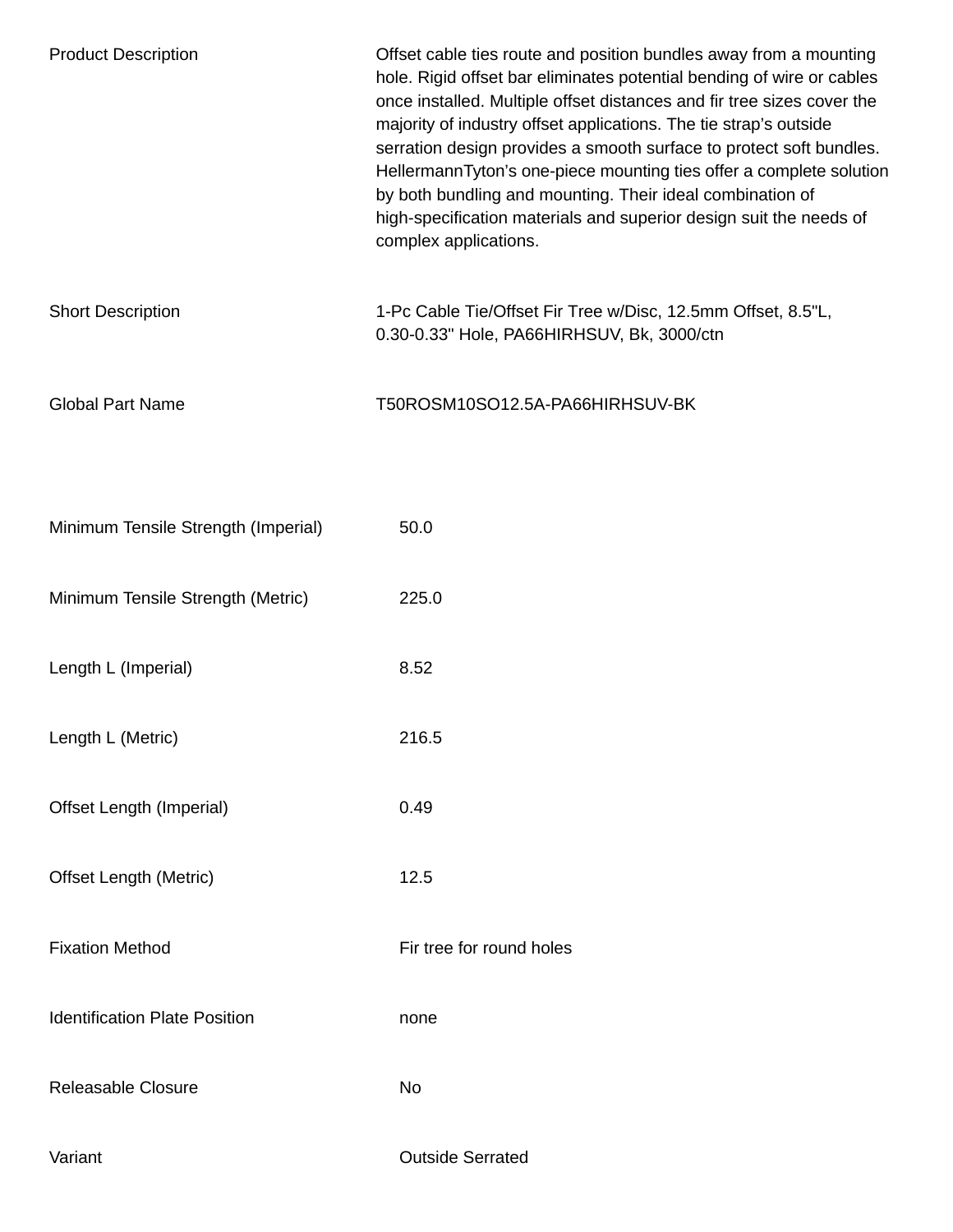| Width W (Imperial)                      | 0.18           |
|-----------------------------------------|----------------|
| Width W (Metric)                        | 4.7            |
| <b>Bundle Diameter Min (Imperial)</b>   | 0.08           |
| <b>Bundle Diameter Min (Metric)</b>     | 2.0            |
| <b>Bundle Diameter Max (Imperial)</b>   | 1.97           |
| <b>Bundle Diameter Max (Metric)</b>     | 50.0           |
| Height H (Imperial)                     | 0.82           |
| Height H (Metric)                       | 21.0           |
| Panel Thickness Min (Imperial)          | 0.02           |
| Panel Thickness Max (Imperial)          | 0.23           |
| Panel Thickness Min (Metric)            | 0.60           |
| Panel Thickness Max (Metric)            | 6.0            |
| Mounting Hole Diameter D (Imperial)     | $0.30 - 0.33$  |
| Mounting Hole Diameter D (Metric)       | $7.6 - 8.4$ mm |
| Mounting Hole Diameter D Min (Imperial) | 0.30           |
| Mounting Hole Diameter D Max (Imperial) | 0.33           |
| Mounting Hole Diameter D Max (Metric)   | 8.4            |